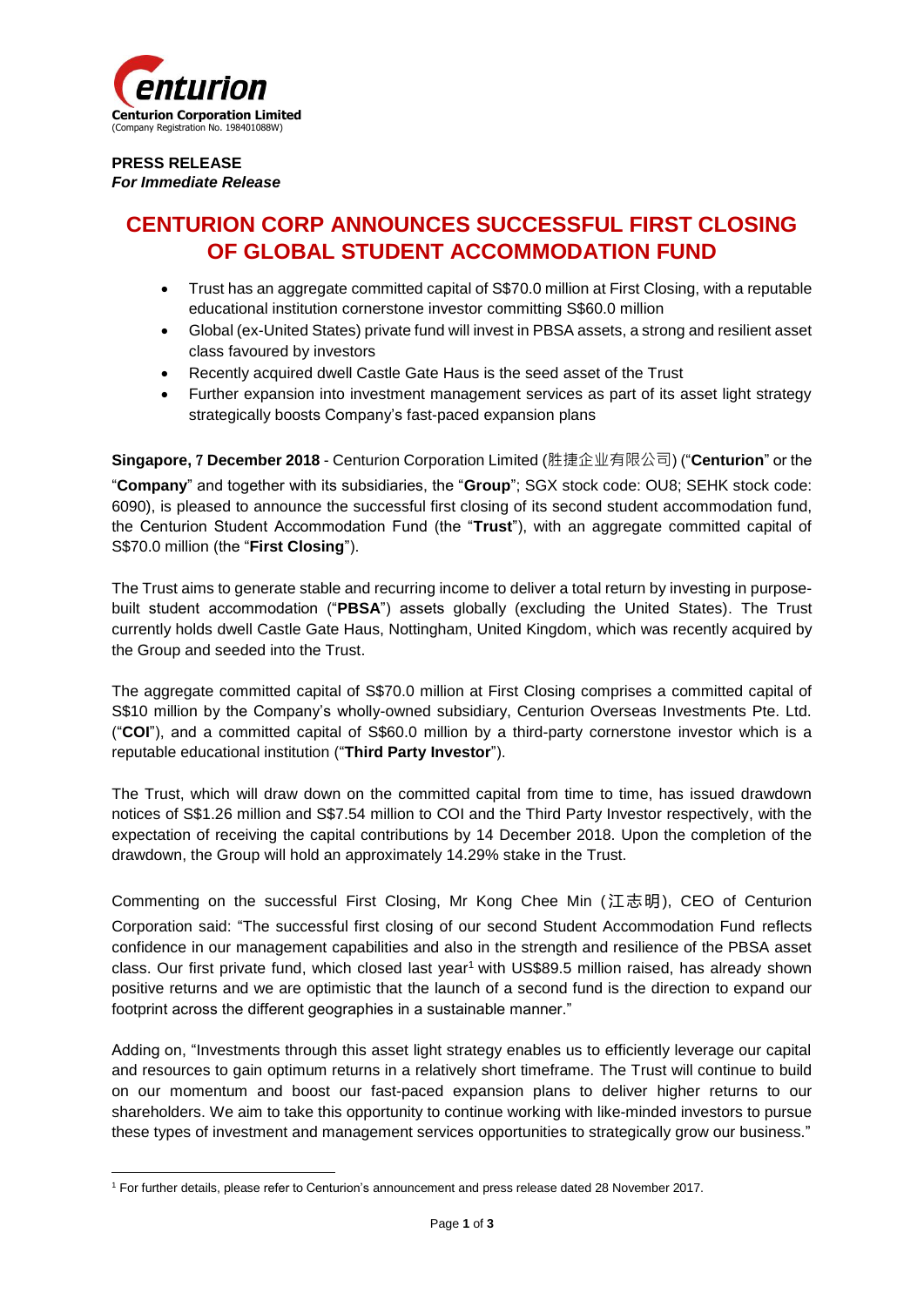

The Trust is constituted as a private trust in Singapore and is managed by Centurion Student Investment Management Pte. Ltd. (the "**Manager**"). Centurion Student ACM Trustee (I) Pte. Ltd. has been appointed the trustee of the Trust (the "**Trustee**"). Both the Manager and the Trustee are wholly-owned subsidiaries of the Company, and the Company is also the Sponsor of the Trust.

**- END -**

## **About Centurion Corporation Limited**

Centurion Corporation Limited ("Centurion" or the "Company" and together with its subsidiaries, the "Group") owns and manages quality, purpose-built workers accommodation assets in Singapore and Malaysia, and student accommodation assets in Singapore, Australia, the United Kingdom ("UK") and the United States ("US").

The Group currently owns and manages a strong portfolio of 28 operational accommodation assets totalling c.55,406 beds. With projects currently under development and undergoing asset enhancement works, the Group's portfolio of accommodation assets is expected to grow to c.68,754 beds by FY2020.

With global reach and a clear growth strategy to actively enhance and manage its assets, identify strategic acquisitions and joint ventures, as well as develop customised accommodation management services, Centurion is well-positioned to become a leading provider of quality, purpose-built accommodation.

For more information, please visit [http://www.centurioncorp.com.sg.](http://www.centurioncorp.com.sg/)

#### **Investor and Media Contact**

Investor Enquiries: David Phey Head of Corporate Communications [david.phey@centurioncorp.com.sg](mailto:david.phey@centurioncorp.com.sg) +65-6745-3288

Media Enquiries: Klareco Communications Grace Thong / Lam Yin Cheung [List-Centurion@klarecocomms.com](mailto:List-Centurion@klarecocomms.com) +65-6333-3449